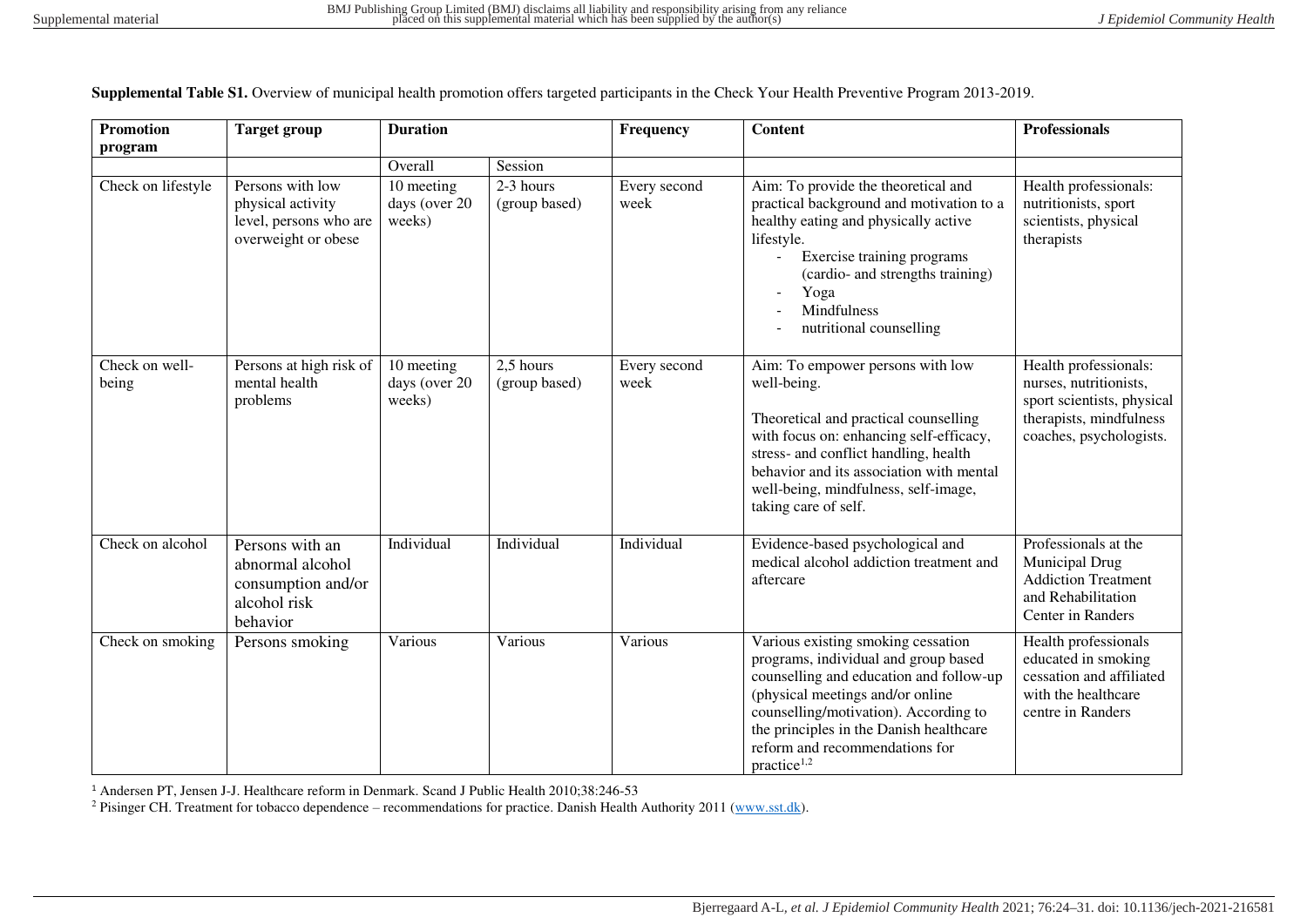### **SUPPLEMENTAL MATERIAL, S2, STATISTICAL METHODS:**

#### **Multiple imputations**

 Multiple imputation (MI) was used to impute missing values only for persons participating in the health checks (i.e. not for non-participants). MI was performed by inclusion of baseline characteristics that explained the missingness: age, sex, income, occupation, nationality, cohabitation status, educational attainment, self-rated health, self-rated physical activity, fitness level, smoking status, height, weight, waist circumference, blood pressure, cholesterol, HDL cholesterol, HbA1c, sick leave and fraction of full-time employment. We treated the missingness mechanism as at random given the observed information (the Missing At Random (MAR) 10 assumption) and used multiple imputations based on chained equations,  $(MICE)$ . We report 11 analyses based on 100 imputations, with adjustments according to Rubin's rules, since adding more imputations did not change results (results not shown). Additionally, sex and age-stratified imputations were performed. Since they did not change results either (results not shown), results from the non-stratified imputations are presented. To assess the robustness of the MAR assumption we conducted supplementary analyses. Since we were concerned that people with missing data for fitness level might have a lower fitness level, even after allowing for their observed characteristics, we subtracted the value 10 from the imputed records of fitness level, in order to test the effect of a significant manipulation (Supplemental Table S2). Following, the estimates from the analysis with and without multiple imputation were compared and evaluated. In addition to estimates of interest, we report the Fraction of Missing Information (FMI) to facilitate assessment of the impact of missing data.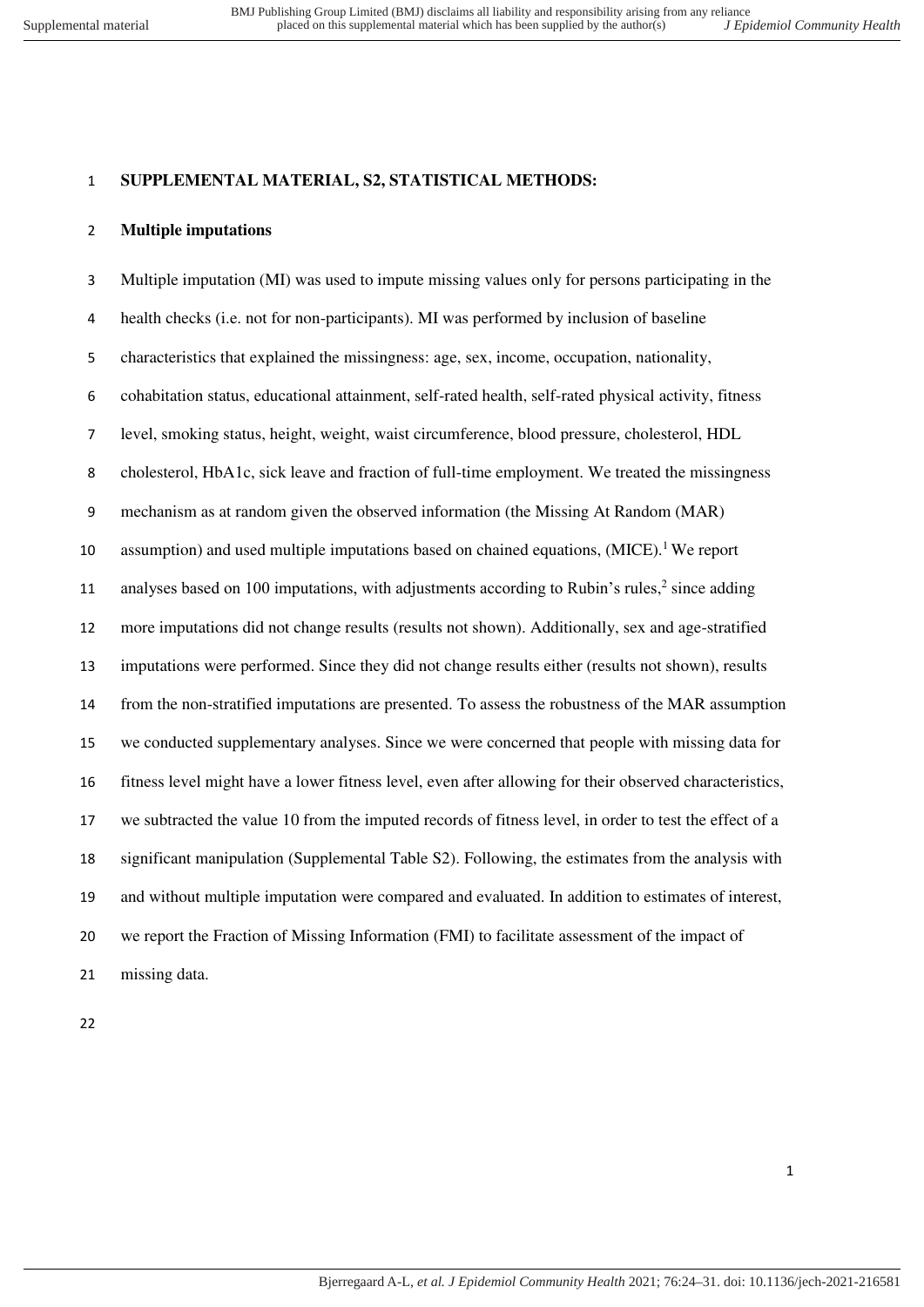|                                                                          |           | Estimate | 95% CI LB | 95% CI UB | <b>FMI</b> | <b>RVI</b> |
|--------------------------------------------------------------------------|-----------|----------|-----------|-----------|------------|------------|
| Original estimates (see Table 3 in manuscript)                           |           |          |           |           |            |            |
| Cardiorespiratory fitness (ml O2 / kg / min)                             | CG        | 32.073   | 31.433    | 32.713    | 0.177      | 0.214      |
|                                                                          | IG        | 32.206   | 31.648    | 32.764    | 0.047      | 0.049      |
|                                                                          | $IG - CG$ | 0.133    | $-0.560$  | 0.826     | 0.158      | 0.187      |
| Imputed values of fitness level subtracted the value 10 before analysis: |           |          |           |           |            |            |
| Cardiorespiratory fitness (ml O2 / kg / min)                             | CG        | 31.199   | 30.509    | 31.888    | 0.172      | 0.207      |
|                                                                          | IG        | 31.358   | 30.750    | 31.966    | 0.041      | 0.043      |
|                                                                          | $IG - CG$ | 0.159    | $-0.605$  | 0.924     | 0.148      | 0.173      |

## **Supplemental Table S2. Violation of the missing at random assumption**

Violation of the missing at random assumption was performed by subtracting the value 10 from the imputed records of 'fitness level'. Following, the estimates from the analysis with and without manipulation were compared and evaluated.

#### 23 **Propensity score matching**

| 24 | Due to the modest participation in the initial health check $(51\% \text{ IG} \text{ and } 40\% \text{ CG})$ , and the even |
|----|-----------------------------------------------------------------------------------------------------------------------------|
| 25 | lower participation at follow-up (26% IG), a direct comparison between the IG follow-up and CG                              |
| 26 | baseline would not represent a fair comparison based on randomisation. Consequently, we used                                |
| 27 | propensity score (PS) matching to restore the comparability of the two groups. The propensity                               |
| 28 | refers to the probability of IG individuals participating in their follow-up health check, given that                       |
| 29 | they had participated in their baseline health check. Propensity scores were estimated in imputed                           |
| 30 | datasets with logistic regression based on the following observed baseline characteristics: sex, age,                       |
| 31 | cohabitation status, educational attainment, income, nationality, occupation, smoking status, BMI,                          |
| 32 | HbA1c, cholesterol, and fitness level. The estimation was done among individuals in the IG who                              |
| 33 | participated in the year 2 examination using their participation status in the year 5 examination as                        |
| 34 | outcome in a logistic regression. These characteristics were selected based on information from                             |
| 35 | prior research <sup>3</sup> and by forward stepwise model selection. For all in the IG and the CG, who                      |
| 36 | participated in the first health check they were invited to, we predicted the propensity for                                |
| 37 | participating in a re-examination, based on the likelihood of participation in the re-examination                           |
| 38 | among the IG (as shown in Supplemental Table S3). This propensity score formed the basis for the                            |
| 39 | comparison between groups. To estimate the intervention effect we used a matching approach as                               |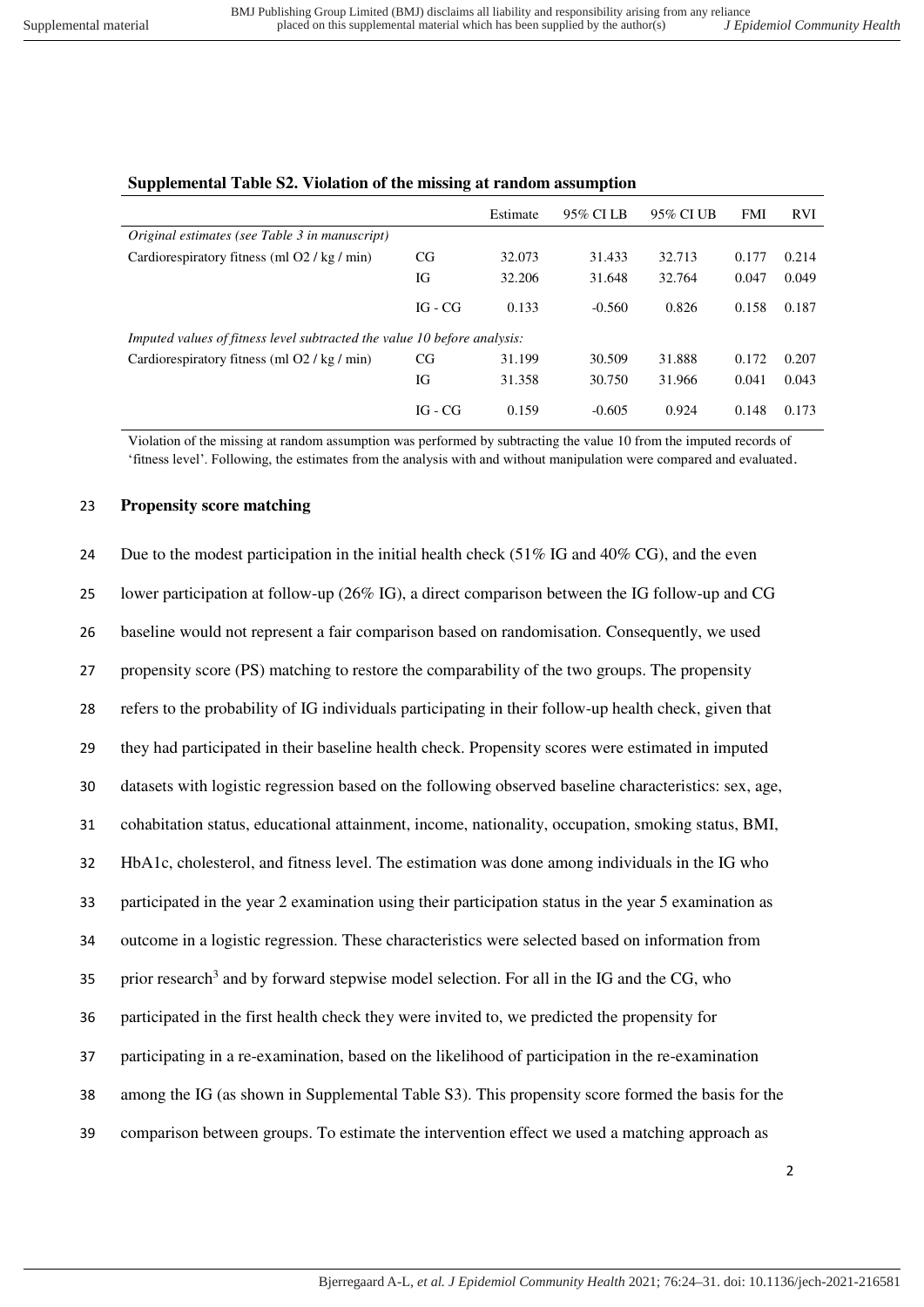40 suggested and validated by Austin<sup>4</sup>, matching on the propensity scores. We examined the balancing 41 properties of the propensity score (Supplemental Figure S1). The capacity of the propensity score to 42 remove bias in estimated treatment effects was assessed by mimicking the analytic strategy for the

- 43 functional capacity outcomes, and comparing with the estimates obtained for these outcomes when
- 44 considering the entire invited population in an intention-to-treat analysis (Supplemental Table S4).

| <b>Supplemental Table S3.</b> Prediction of participation in 2nd health examination |                                            |             |             |         |  |  |
|-------------------------------------------------------------------------------------|--------------------------------------------|-------------|-------------|---------|--|--|
| <b>Parameter/Characteristics</b>                                                    | <b>Log Odds</b><br>95% confidence interval |             |             | P-value |  |  |
|                                                                                     |                                            | Lower limit | Upper limit |         |  |  |
| Men (ref. women)                                                                    | 0.161                                      | 0.010       | 0.333       | 0.064   |  |  |
| Age (Age_0)                                                                         | 0.037                                      | 0.021       | 0.052       | 0.000   |  |  |
| Living alone                                                                        | $-0.138$                                   | $-0.389$    | 0.113       | 0.281   |  |  |
| (ref. living with others)                                                           |                                            |             |             |         |  |  |
| Education (ref <10 years)                                                           |                                            |             |             |         |  |  |
| $10-15$ years                                                                       | $-0.005$                                   | $-0.268$    | 0.257       | 0.968   |  |  |
| $+15$ years                                                                         | 0.042                                      | $-0.241$    | 0.325       | 0.771   |  |  |
| Income                                                                              | 0.002                                      | 0.001       | 0.003       | 0.001   |  |  |
| Immigrants or descendants                                                           | 0.534                                      | 0.125       | 0.943       | 0.011   |  |  |
| (ref. Danish)                                                                       |                                            |             |             |         |  |  |
| Occupation (ref. Employed)                                                          |                                            |             |             |         |  |  |
| Self-employed                                                                       | $-0.510$                                   | $-0.915$    | $-0.106$    | 0.013   |  |  |
| Unemployed/On benefits                                                              | 0.057                                      | $-0.422$    | 0.535       | 0.817   |  |  |
| Social welfare recipients                                                           | $-0.248$                                   | $-0.676$    | 0.180       | 0.256   |  |  |
| Others                                                                              | 1.072                                      | 0.149       | 1.995       | 0.023   |  |  |
| <b>Fitness level</b>                                                                |                                            |             |             |         |  |  |
| (ref. very poor)                                                                    |                                            |             |             |         |  |  |
| Poor                                                                                | 0.222                                      | 0.006       | 0.439       | 0.044   |  |  |
| Fair                                                                                | 0.716                                      | 0.493       | 0.939       | 0.000   |  |  |
| Very good                                                                           | 0.172                                      | $-0.172$    | 0.517       | 0.326   |  |  |
| Excellent                                                                           | 0.882                                      | 0.526       | 1.238       | 0.000   |  |  |
| Smoking                                                                             | $-0.490$                                   | $-0.712$    | $-0.268$    | 0.000   |  |  |
| (ref. not smoking)                                                                  |                                            |             |             |         |  |  |
| $HbA1c$ >=42mmol/mol                                                                | $-0.013$                                   | $-0.028$    | $-0.002$    | 0.100   |  |  |
| (ref. below 42 mmol/mol)                                                            |                                            |             |             |         |  |  |

45

46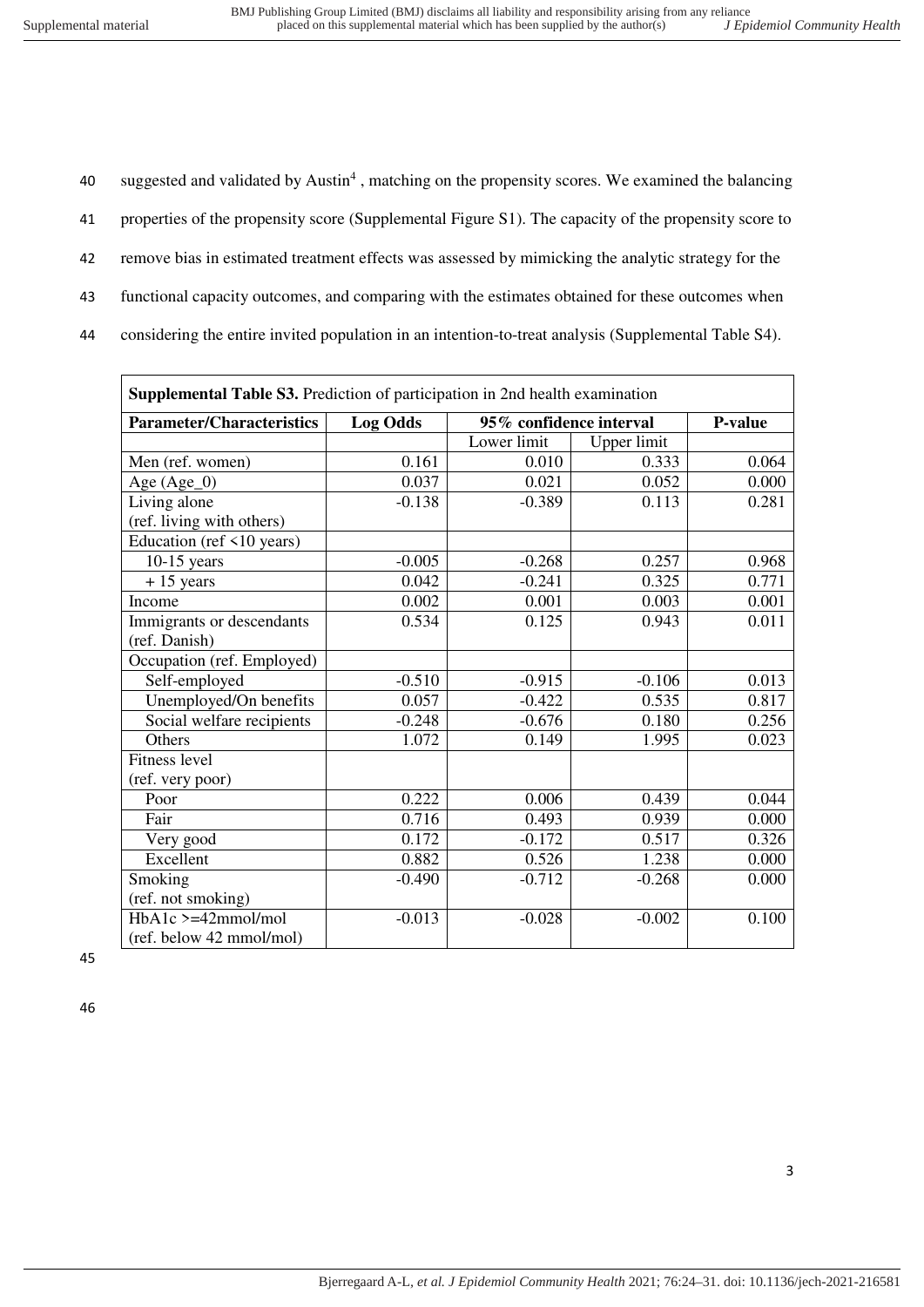## **Supplemental Table S4.** Comparison of two analysis models to estimate the treatment effect of CHPP on work participation and sick leave.

|                                                                                 |           | Estimate | 95% CI LB | 95% CI UB |  |  |  |  |
|---------------------------------------------------------------------------------|-----------|----------|-----------|-----------|--|--|--|--|
| Estimates from analysis using multiple imputation and propensity score matching |           |          |           |           |  |  |  |  |
| Employment degree (fraction)                                                    | CG        | 0.805    | 0.783     | 0.826     |  |  |  |  |
|                                                                                 | IG        | 0.800    | 0.781     | 0.820     |  |  |  |  |
|                                                                                 | $IG - CG$ | $-0.004$ | $-0.032$  | 0.024     |  |  |  |  |
| Sick leave 3w periods (N)                                                       | CG        | 0.068    | 0.052     | 0.084     |  |  |  |  |
|                                                                                 | IG        | 0.064    | 0.050     | 0.078     |  |  |  |  |
|                                                                                 | $IG - CG$ | $-0.004$ | $-0.025$  | 0.017     |  |  |  |  |
| Estimates from intention-to-treat-analysis                                      |           |          |           |           |  |  |  |  |
| Employment degree (fraction)                                                    | IG        | 0.703    | 0.692     | 0.715     |  |  |  |  |
|                                                                                 | CG        | 0.702    | 0.691     | 0.714     |  |  |  |  |
|                                                                                 | IG-CG     | $-0.001$ | $-0.015$  | 0.017     |  |  |  |  |
| Sick leave 3w periods (N)                                                       | IG        | 0.078    | 0.070     | 0.086     |  |  |  |  |
|                                                                                 | CG        | 0.074    | 0.069     | 0.086     |  |  |  |  |
|                                                                                 | IG-CG     | 0.000    | $-0.012$  | 0.012     |  |  |  |  |

47

48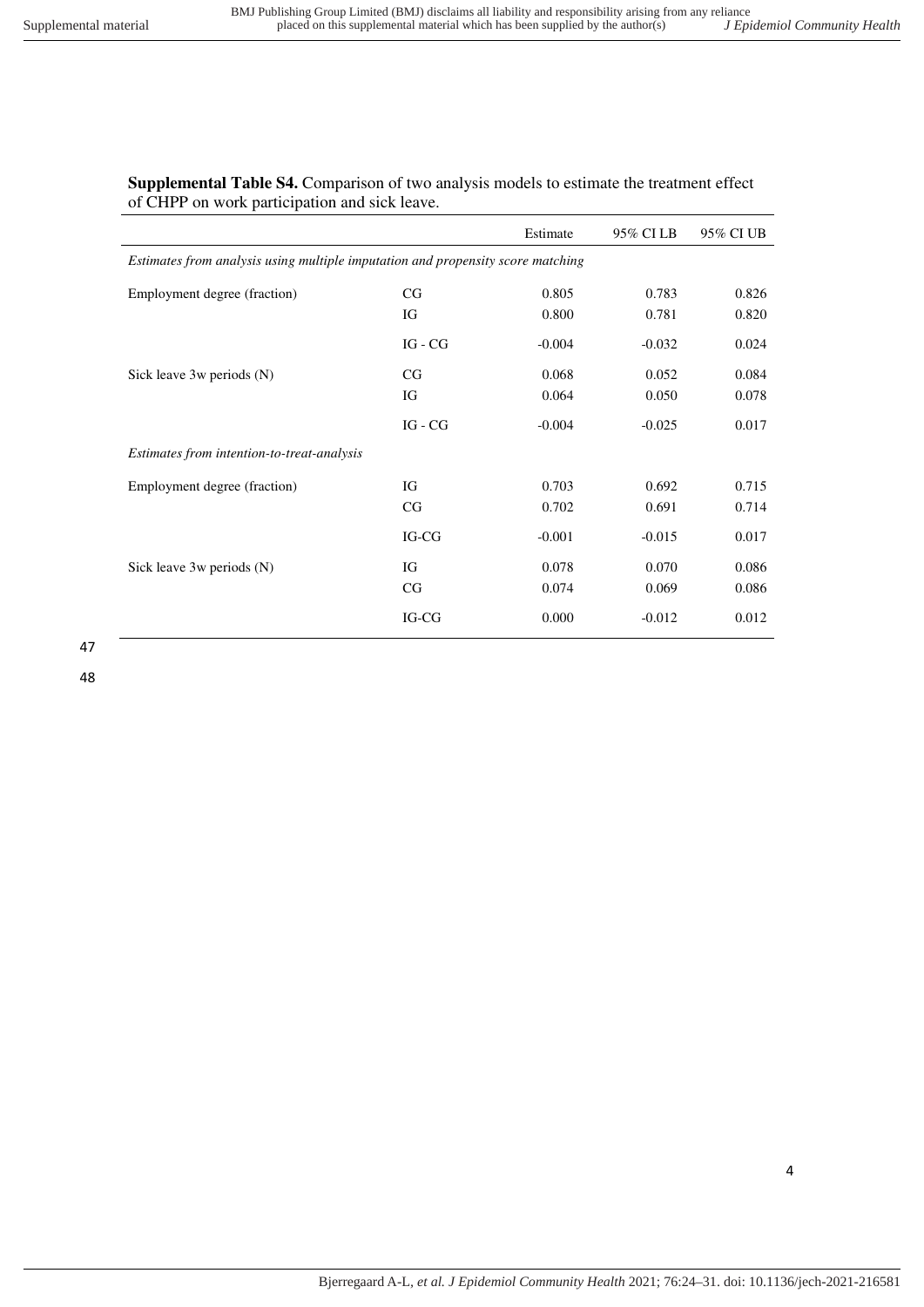

49



51 **Supplemental Figure S1. Comparison of propensity scores for participation at the follow-up examination among** 

54 comparing propensity scores in the intervention group (IG) and the comparison group (CG), without imputation (left panel) and with imputation (right panel – one imputed dataset out of 100). The comparisons confirm a lar panel) and with imputation (right panel – one imputed dataset out of 100). The comparisons confirm a large overlap of

56 propensity scores, which enables estimation of treatment effects.

<sup>52</sup> **those who participated in the initial examination A**) Histograms of propensity scores in the intervention group

<sup>53</sup> without imputation (left panel) and with imputation (right panel – one imputed dataset out of 100). **B)** Histograms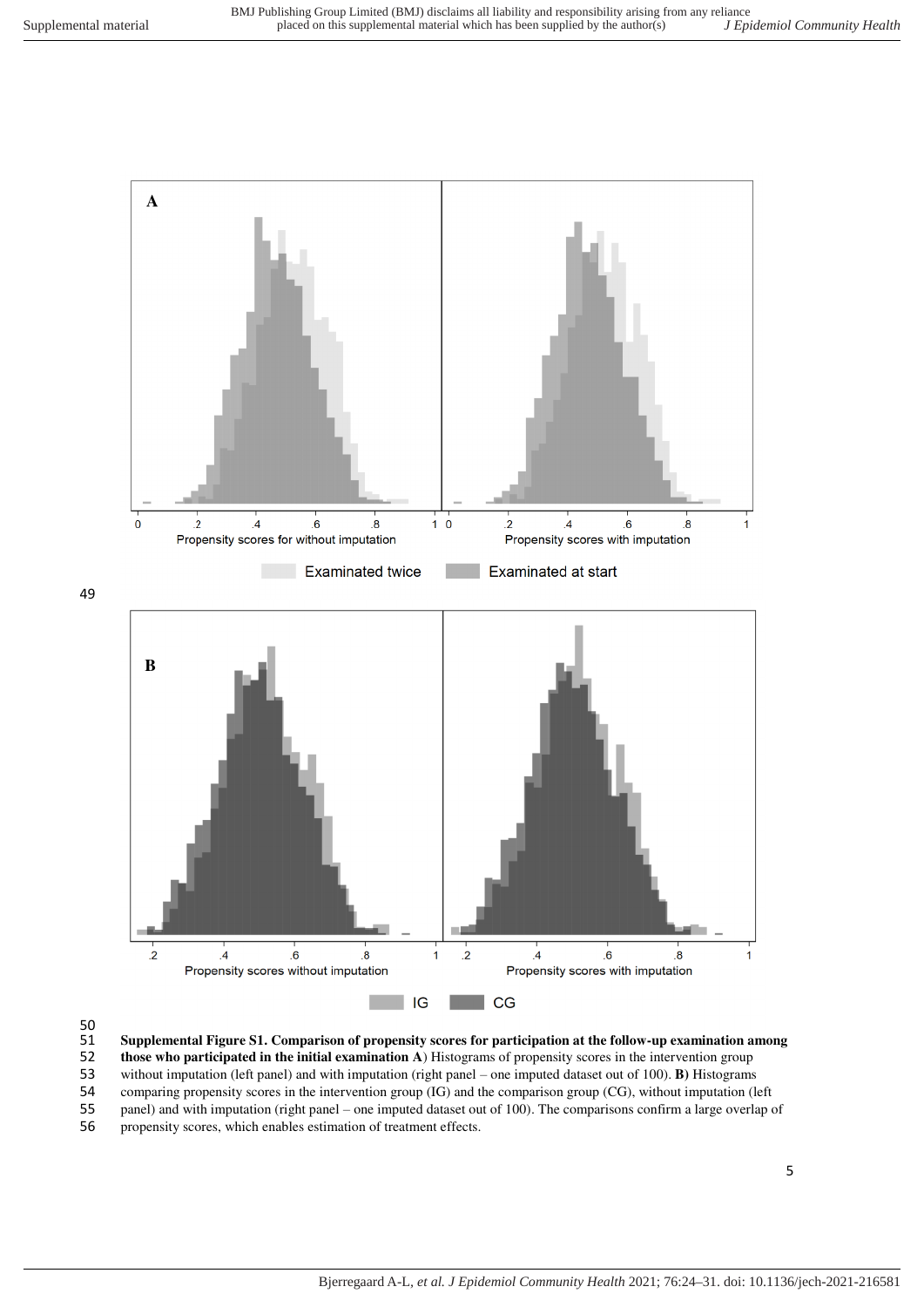# **References**

| 59 | 1. Sterne JAC, White IR, Carlin JB et al. Multiple imputation for missing data in             |
|----|-----------------------------------------------------------------------------------------------|
| 60 | epidemiological and clinical research: potential and pitfalls. BMJ : British medical journal. |
| 61 | 2009;338, b2393.                                                                              |
| 62 | 2. Toutenburg H, Rubin DB.: Multiple imputation for nonresponse in surveys: Wiley, New        |
| 63 | York 1987. XXIX+258 pp. Stat. Pap. 1990;31, 180.                                              |
| 64 | 3. Bjerregaard AL, Maindal HT, Bruun NH & Sandbæk A. Patterns of attendance to health         |
| 65 | checks in a municipality setting: the Danish 'Check Your Health Preventive Program'. Prev.    |
| 66 | Med. Reports 2017;5, 175–182                                                                  |
| 67 | 4. Austin PC. Optimal caliper widths for propensity-score matching when estimating            |
| 68 | differences in means and differences in proportions in observational studies. Pharm Stat      |
| 69 | $2011;10(2):150-61.Ds$                                                                        |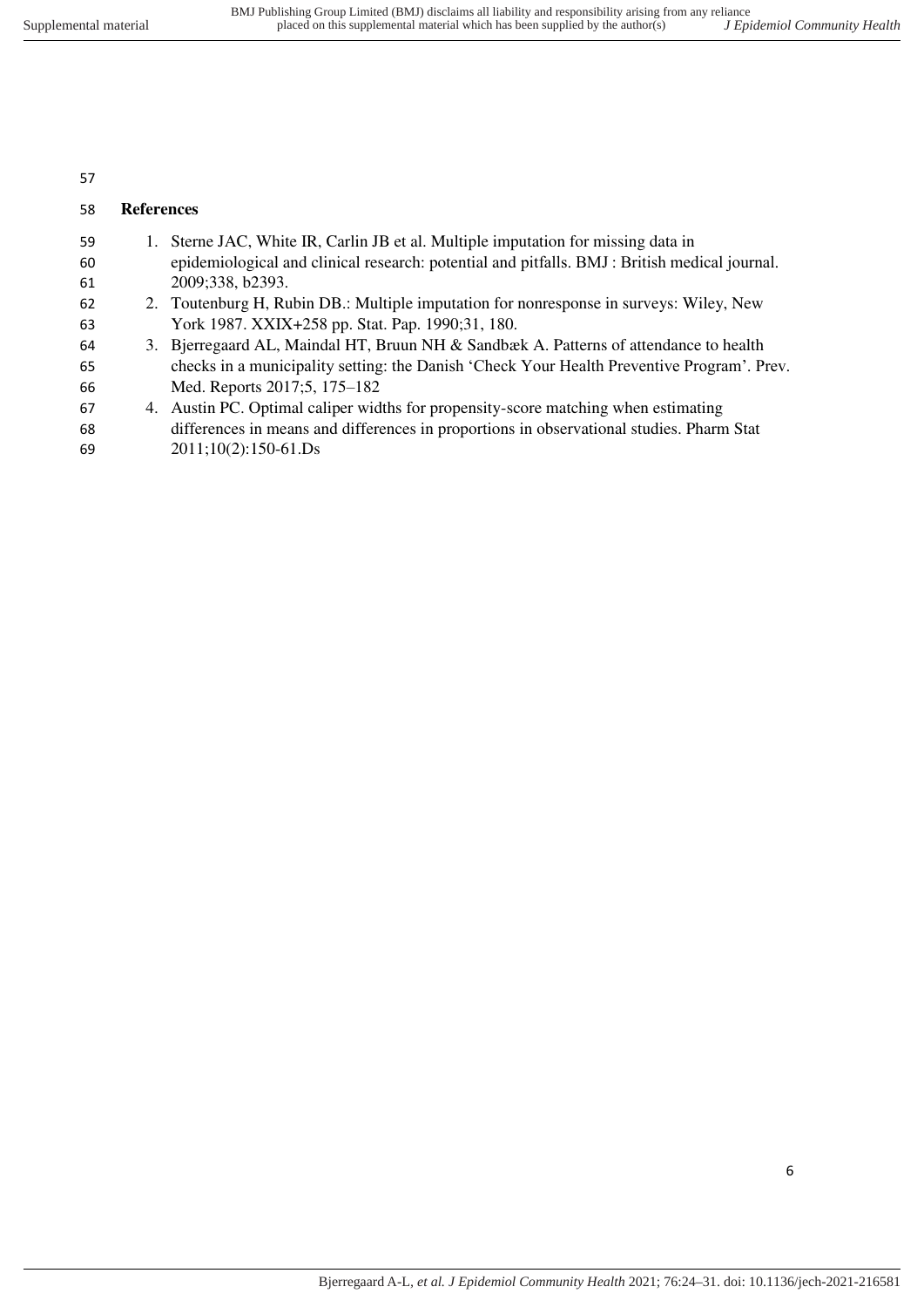| Supplemental Table S5. Clinical and behavioral profile of the citizens allocated to the intervention group |               |               |             |                |  |  |  |
|------------------------------------------------------------------------------------------------------------|---------------|---------------|-------------|----------------|--|--|--|
| (IG) at the time of their first health check (HC)                                                          |               |               |             |                |  |  |  |
| Characteristic<br><b>Allocated to</b><br><b>Allocated to</b><br><b>Total</b><br>Missings / N (Pct)         |               |               |             |                |  |  |  |
|                                                                                                            | IG and only   | IG            | $(N=2,698)$ |                |  |  |  |
|                                                                                                            | participating | participating |             |                |  |  |  |
|                                                                                                            | in the first  | in the first  |             |                |  |  |  |
|                                                                                                            | $HC(N=1,358)$ | and second    |             |                |  |  |  |
|                                                                                                            |               | $HC(N=1,340)$ |             |                |  |  |  |
| BMI (kg/m2), mean (sd)                                                                                     | 27.5(5.3)     | 26.6(4.9)     | 27.0(5.1)   | 0/2698(0.00)   |  |  |  |
| BMI > 25 < 30, n $(\%)$                                                                                    | 533 (39.2)    | 515 (38.4)    | 1048 (38.8) | 0/2698(0.00)   |  |  |  |
| BMI $\geq$ 30, n (%)                                                                                       | 351 (25.8)    | 261 (19.5)    | 612 (22.7)  | 0/2698(0.00)   |  |  |  |
| Systolic BP (mmHg), mean (sd)                                                                              | 123.9 (15.7)  | 123.1 (15.4)  | 123.5(15.5) | 0/2698(0.00)   |  |  |  |
| Diastolic BP (mmHg), mean (sd)                                                                             | 81.2 (10.3)   | 80.5(10.1)    | 80.9 (10.2) | 0/2698(0.00)   |  |  |  |
| Systolic BP $\geq$ 140 mmHg, $\overline{n}$ (%)                                                            | 195 (14.4)    | 177 (13.2)    | 372 (13.8)  | 5/2698(0.19)   |  |  |  |
| Diastolic BP $\geq$ 95 mmHg, n (%)                                                                         | 145(10.7)     | 112(8.4)      | 257(9.5)    | 5/2698(0.19)   |  |  |  |
| Total cholesterol $\geq 6$ mmol/l, n (%)                                                                   | 194 (14.3)    | 147 (11.0)    | 341 (12.7)  | 5/2698(0.19)   |  |  |  |
| HbA1c (mmol/mol), mean (sd)                                                                                | 34.4(7.7)     | 33.9(5.7)     | 34.2(6.8)   | 6/2698(0.22)   |  |  |  |
| HbA1c $\ge$ 42 $\le$ 48 mmol/mol), n (%)                                                                   | 31(2.3)       | 14(1.0)       | 45(1.7)     | 6/2698(0.22)   |  |  |  |
| HbA1c $\geq$ 48 mmol/mol), n (%)                                                                           | 31(2.3)       | 19(1.4)       | 50(1.9)     | 6/2698(0.22)   |  |  |  |
| HbA1c $\geq$ 42 mmol/mol, n (%)                                                                            | 62(4.6)       | 33(2.5)       | 95(3.5)     | 6/2698(0.22)   |  |  |  |
| FEV/FVC ratio, mean (sd)                                                                                   | 0.8(0.1)      | 0.8(0.1)      | 0.8(0.1)    | 52/2698 (1.93) |  |  |  |
| FEV/FVC ratio $\leq 0.7$ , n (%)                                                                           | 169(12.7)     | 161 (12.2)    | 330 (12.5)  | 52/2698(1.93)  |  |  |  |
| HeartSCORE% extrapolated to age                                                                            | 2.2(1.8)      | 1.9(1.4)      | 2.0(1.6)    | 57/2698(2.11)  |  |  |  |
| 60 years, mean (sd)                                                                                        |               |               |             |                |  |  |  |
| HeartSCORE extrapolated to age 60                                                                          | 85(6.4)       | 47(3.6)       | 132(5.0)    | 57/2698 (2.11) |  |  |  |
| years $(\geq 5\%)$ , n $(\%)$                                                                              |               |               |             |                |  |  |  |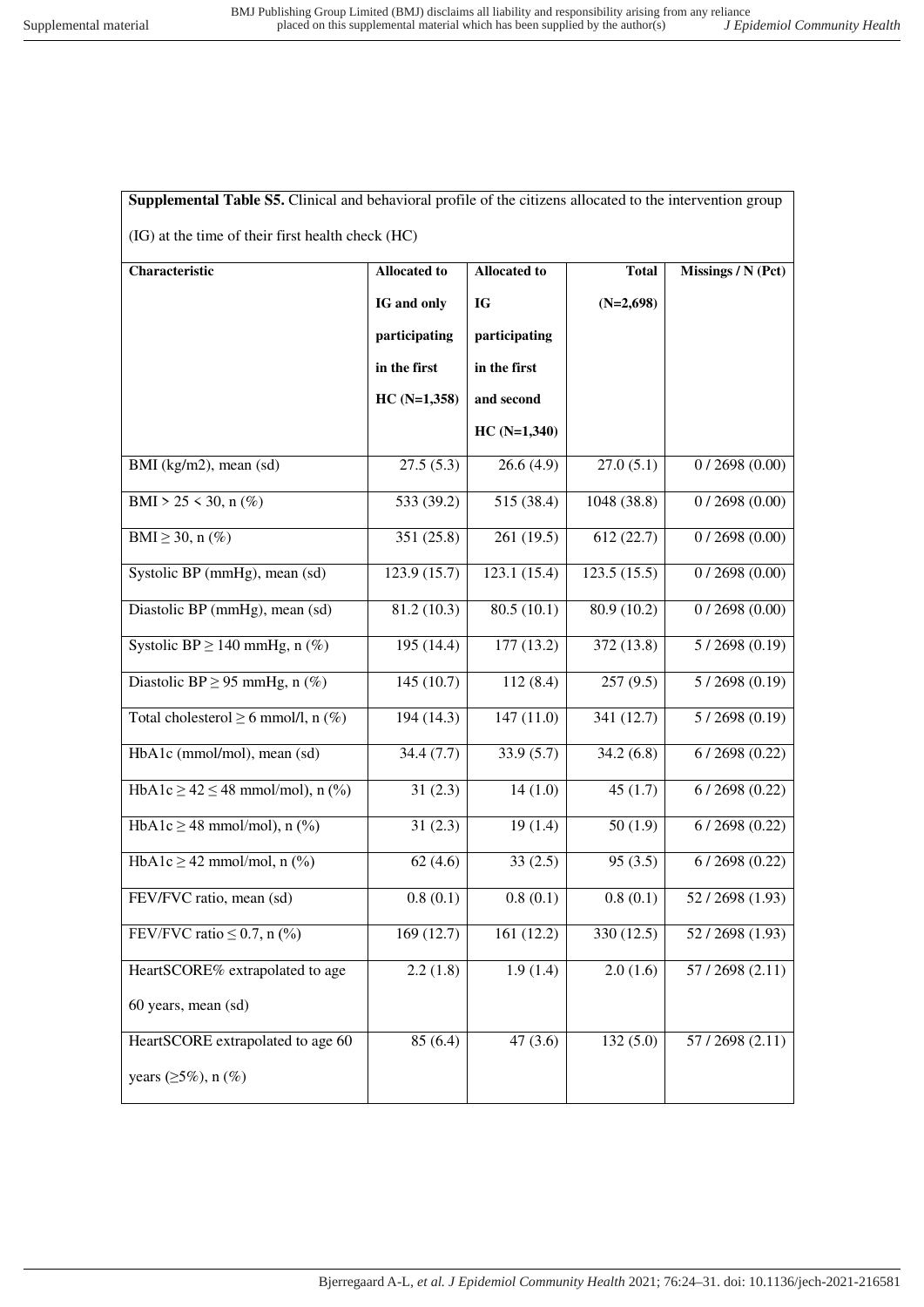| Self-rated health ('good' or better), n          | 1176 (87.3)            | 1188 (89.4) | 2364 (88.3) | 22/2698 (0.82)    |
|--------------------------------------------------|------------------------|-------------|-------------|-------------------|
| $(\%)$                                           |                        |             |             |                   |
| NEMC mental health t-score -                     | 49.8 (9.3)             | 50.3(9.1)   | 50.1(9.2)   | 217/2698 (8.04)   |
| $SF12_{mcs}$ , mean (sd)                         |                        |             |             |                   |
| Poor mental health, $SF12_{\text{mcs}}$ < 35.76, | 107(8.6)               | 102(8.3)    | 209(8.4)    | 217/2698 (8.04)   |
| $n(\%)$                                          |                        |             |             |                   |
| Alcohol risk behaviour (AUDIT), n                | 107(8.1)               | 79(6.1)     | 186 (7.2)   | 97 / 2698 (3.60)  |
| $(\%)$                                           |                        |             |             |                   |
| Daily smoker, n (%)                              | 312 (23.5)             | 176 (13.4)  | 488 (18.5)  | 57/2698 (2.11)    |
| Moderate Phys. Act (days with min                | 3.5(2.2)               | 3.7(2.2)    | 3.6(2.2)    | 65 / 2698 (2.41)  |
| 30 min), mean (sd)                               |                        |             |             |                   |
| Moderate Phys. Act (days with min                | 288(21.7)              | 296(22.7)   | 584(22.2)   | 65/2698(2.41)     |
| 30 min) ( $\geq$ 5 days), n (%)                  |                        |             |             |                   |
| Cardiorespiratory fitness                        | $\overline{31.3(9.3)}$ | 33.6(9.4)   | 32.5(9.4)   | 178 / 2698 (6.60) |
| mlO2/kg/min, mean (sd)                           |                        |             |             |                   |
| Fitness level, n (%)                             |                        |             |             | 178 / 2698 (6.60) |
| Very poor, $n$ (%)                               | 592(47.1)              | 442(35.0)   | 1034(41.0)  |                   |
| Poor, $n$ (%)                                    | 298 (23.7)             | 286 (22.6)  | 584 (23.2)  |                   |
| Fair, $n$ (%)                                    | 223(17.7)              | 340 (26.9)  | 563 (22.3)  |                   |
| Very good, $n$ (%)                               | 85(6.8)                | 84(6.7)     | 169(6.7)    |                   |
| Excellent, $n$ (%)                               | 59(4.7)                | 111(8.8)    | 170(6.7)    |                   |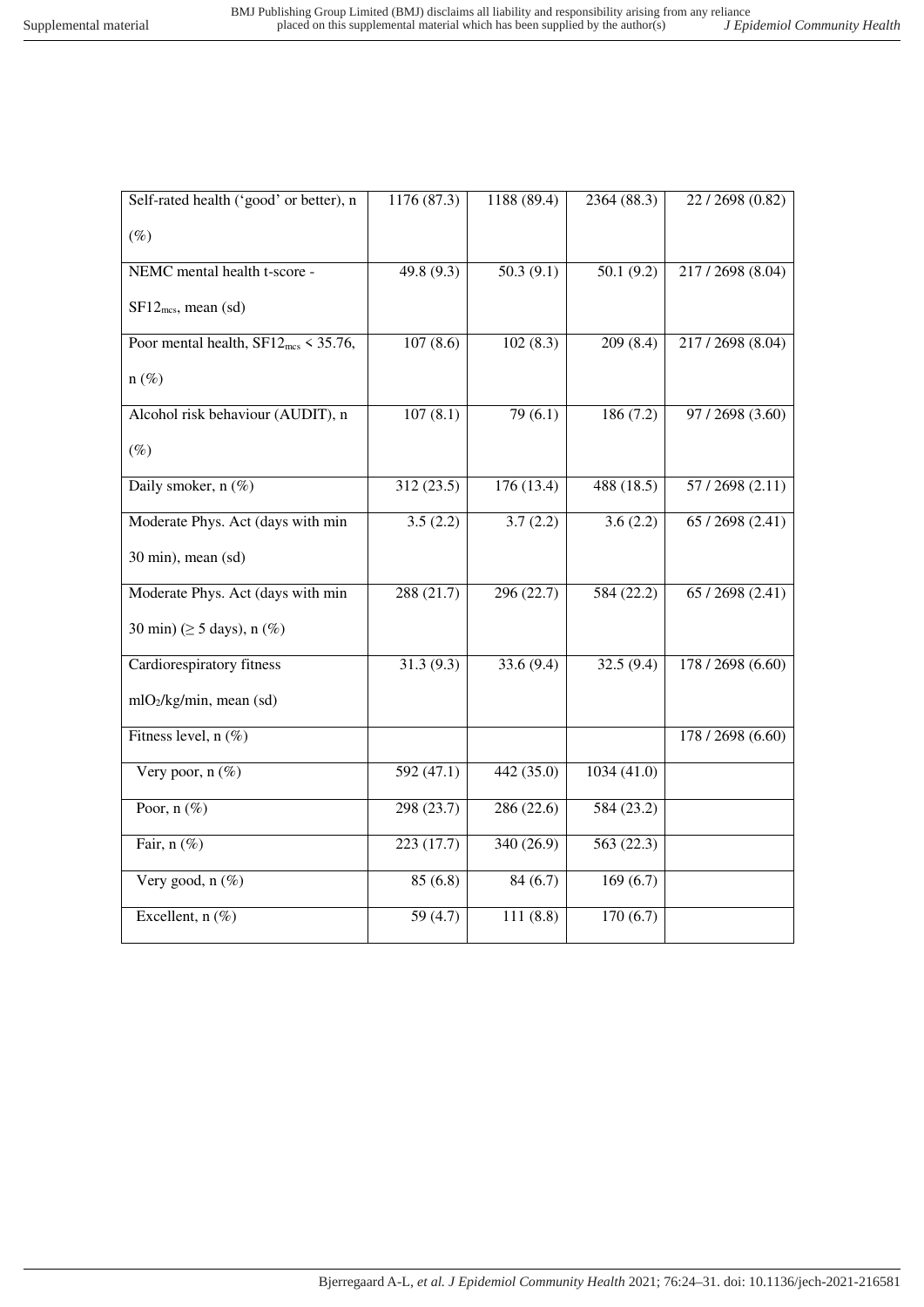| characteristics from citizens allocated to the control group (CG) and participating in the |                    |  |  |  |  |
|--------------------------------------------------------------------------------------------|--------------------|--|--|--|--|
| $HC(N=2120)$                                                                               |                    |  |  |  |  |
| Characteristic                                                                             | Missings / N (Pct) |  |  |  |  |
|                                                                                            |                    |  |  |  |  |
| BMI (kg/m2), mean (sd)                                                                     | < 5/2120           |  |  |  |  |
| BMI > 25 < 30, n $(\%)$                                                                    | < 5/2120           |  |  |  |  |
| BMI $\geq$ 30, n (%)                                                                       | < 5/2120           |  |  |  |  |
| Systolic BP (mmHg), mean (sd)                                                              | 0/2120(0.00)       |  |  |  |  |
| Diastolic BP (mmHg), mean (sd)                                                             | 0/2120(0.00)       |  |  |  |  |
| Systolic BP $\geq$ 140 mmHg, n (%)                                                         | 0/2120(0.00)       |  |  |  |  |
| Diastolic BP $\geq$ 95 mmHg, n (%)                                                         | 0/2120(0.00)       |  |  |  |  |
| Total cholesterol $\geq 6$ mmol/l, n (%)                                                   | 0/2120(0.00)       |  |  |  |  |
| HbA1c (mmol/mol), mean (sd)                                                                | < 5/2120           |  |  |  |  |
| HbA1c $\ge$ 42 $\le$ 48 mmol/mol), n (%)                                                   | < 5/2120           |  |  |  |  |
| HbA1c $\geq$ 48 mmol/mol), n (%)                                                           | < 5/2120           |  |  |  |  |
| $HbA1c \ge 42$ mmol/mol, n (%)                                                             | < 5/2120           |  |  |  |  |
| HeartSCORE% extrapolated to age 60 years, mean (sd)                                        | 5/2120(0.24)       |  |  |  |  |
| HeartSCORE extrapolated to age 60 years ( $\geq$ 5%), n (%)                                | 5/2120(0.24)       |  |  |  |  |
| Self-rated health ('good' or better), $n$ (%)                                              | 5/2120(0.24)       |  |  |  |  |
| NEMC mental health t-score - SF12 <sub>mcs</sub> , mean (sd)                               | 161/2120 (7.59)    |  |  |  |  |
| Poor mental health, $SF12_{\text{mcs}}$ < 35.76, n $(\%)$                                  | 161/2120 (7.59)    |  |  |  |  |
| Alcohol risk behaviour (AUDIT), n (%)                                                      | 5/2120(0.24)       |  |  |  |  |
| Daily smoker, $n$ (%)                                                                      | < 5/2120           |  |  |  |  |
| Moderate Phys. Act (days with min 30 min), mean (sd)                                       | 47/2120 (2.22)     |  |  |  |  |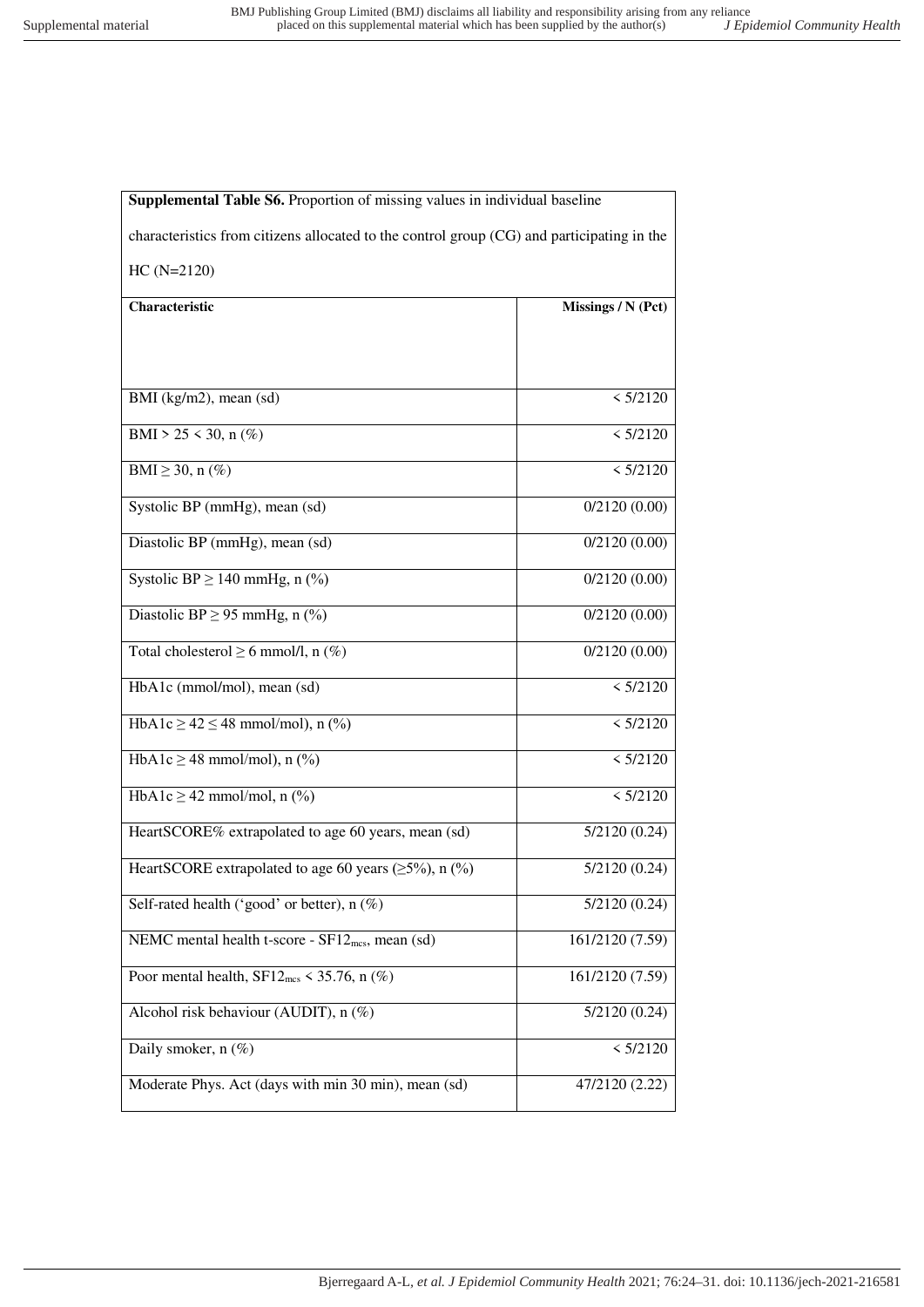| Moderate Phys. Act (days with min 30 min) ( $\geq$ 5 days), n (%) | 47/2120 (2.22)  |
|-------------------------------------------------------------------|-----------------|
| Cardiorespiratory fitness $mO2/kg/min$ , mean (sd)                | 197/2120 (9.29) |
| Fitness level, $n$ (%)                                            | 197/2120 (9.29) |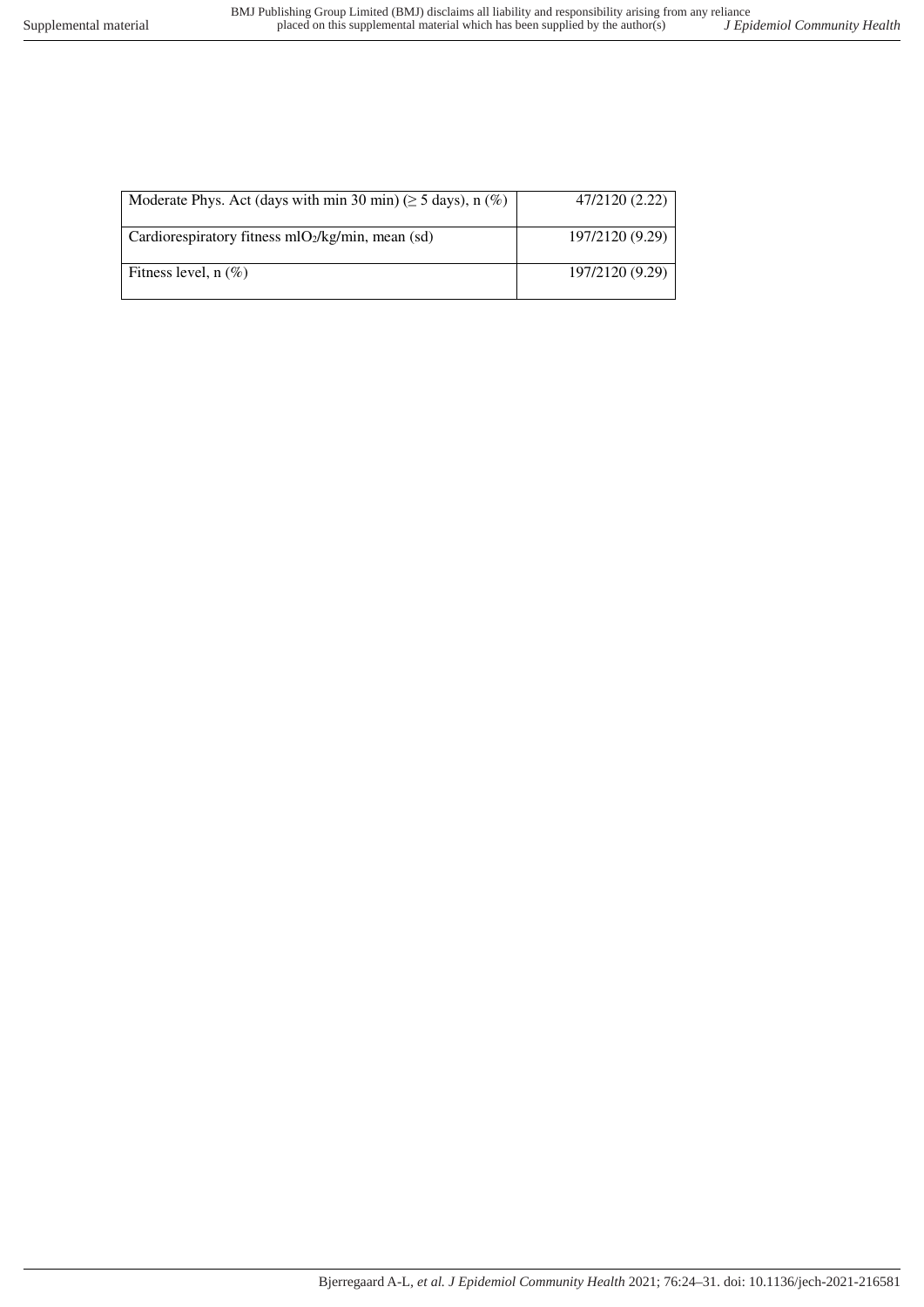| Supplemental Table S7. Proportion of missing values in individual characteristics for the analytic sample, using modeled CVD as |                           |                         |              |
|---------------------------------------------------------------------------------------------------------------------------------|---------------------------|-------------------------|--------------|
| outcome example                                                                                                                 |                           |                         |              |
| Characteristic                                                                                                                  |                           | Missings / N (Pct)      |              |
|                                                                                                                                 | <b>Intervention group</b> | <b>Comparison group</b> | <b>Total</b> |
| BMI (kg/m2), mean (sd)                                                                                                          | 0/1206(0.00)              | 0/1206(0.00)            | 0/2412(0.00) |
| BMI > 25 < 30, n $(\%)$                                                                                                         | 0/1206(0.00)              | 0/1206(0.00)            | 0/2412(0.00) |
| $BMI \geq 30$ , n $(\%)$                                                                                                        | 0/1206(0.00)              | 0/1206(0.00)            | 0/2412(0.00) |
| Systolic BP (mmHg), mean (sd)                                                                                                   | 0/1206(0.00)              | 0/1206(0.00)            | 0/2412(0.00) |
| Diastolic BP (mmHg), mean (sd)                                                                                                  | 0/1206(0.00)              | 0/1206(0.00)            | 0/2412(0.00) |
| Systolic BP $\geq$ 140 mmHg, n (%)                                                                                              | 0/1206(0.00)              | 0/1206(0.00)            | 0/2412(0.00) |
| Diastolic BP $\geq$ 95 mmHg, n (%)                                                                                              | 0/1206(0.00)              | 0/1206(0.00)            | 0/2412(0.00) |
| Total cholesterol $\geq 6$ mmol/l, n (%)                                                                                        | 0/1206(0.00)              | 0/1206(0.00)            | 0/2412(0.00) |
| HbA1c (mmol/mol), mean (sd)                                                                                                     | 0/1206(0.00)              | 0/1206(0.00)            | 0/2412(0.00) |
| HbA1c $\ge$ 42 $\le$ 48 mmol/mol), n (%)                                                                                        | 0/1206(0.00)              | 0/1206(0.00)            | 0/2412(0.00) |
| HbA1c $\geq$ 48 mmol/mol), n (%)                                                                                                | 0/1206(0.00)              | 0/1206(0.00)            | 0/2412(0.00) |
| HbA1c $\geq$ 42 mmol/mol, n (%)                                                                                                 | 0/1206(0.00)              | 0/1206(0.00)            | 0/2412(0.00) |
| HeartSCORE% extrapolated to age 60 years, mean (sd)                                                                             | 0/1206(0.00)              | 0/1206(0.00)            | 0/2412(0.00) |
| HeartSCORE extrapolated to age 60 years ( $\geq$ 5%), n (%)                                                                     | 0/1206(0.00)              | 0/1206(0.00)            | 0/2412(0.00) |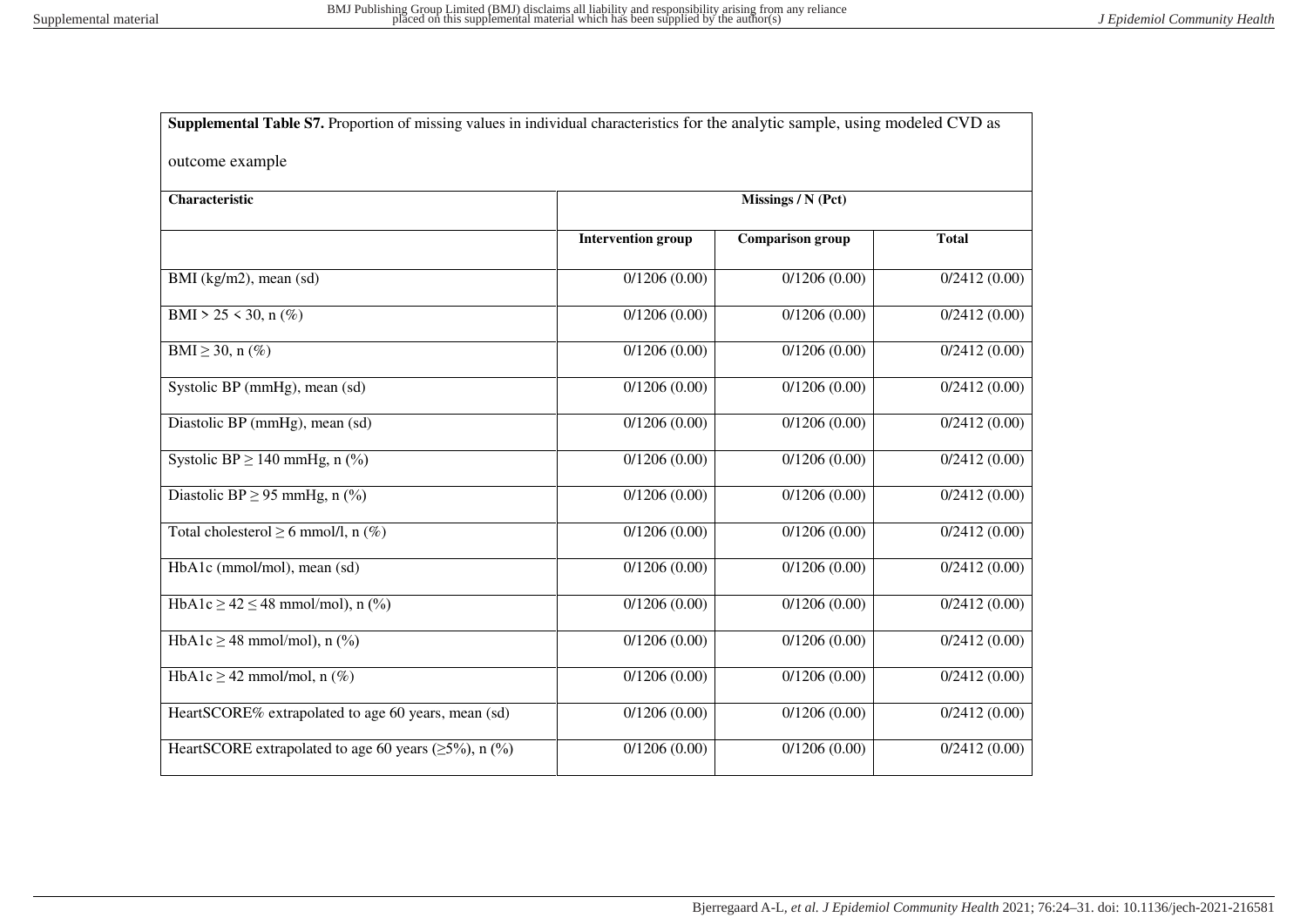| Self-rated health ('good' or better), $n$ (%)                                                                                        | 0/1206(0.00)   | 5/1206(0.00)   | 5/2412(0.00)    |  |  |  |
|--------------------------------------------------------------------------------------------------------------------------------------|----------------|----------------|-----------------|--|--|--|
| NEMC mental health t-score - $SF12_{\text{mcs}}$ , mean (sd)                                                                         | 85/1206 (7.05) | 67/1206 (5.56) | 152/2412 (6.30) |  |  |  |
| Poor mental health, $SF12_{\text{mcs}} \leq 35.76$ , n (%)                                                                           | 85/1206 (7.05) | 67/1206 (5.56) | 152/2412 (6.30) |  |  |  |
| Alcohol risk behaviour (AUDIT), $n$ (%)                                                                                              | 5/1206         | 5/1206         | 5/2412          |  |  |  |
| Daily smoker, n (%)                                                                                                                  | 0/1206(0.00)   | 0/1206(0.00)   | 0/2412(0.00)    |  |  |  |
| Moderate Phys. Act (days with min 30 min), mean (sd)                                                                                 | 16/1206 (1.33) | 18/1206 (1.49) | 34/2412 (1.41)  |  |  |  |
| Moderate Phys. Act (days with min 30 min) ( $\geq$ 5 days), n (%)                                                                    | 16/1206 (1.33) | 18/1206 (1.49) | 34/2412 (1.41)  |  |  |  |
| Cardiorespiratory fitness $mO2/kg/min$ , mean (sd)                                                                                   | 0/1206(0.00)   | 0/1206(0.00)   | 0/2412(0.00)    |  |  |  |
| Fitness level, $n$ (%)                                                                                                               | 0/1206(0.00)   | 0/1206(0.00)   | 0/2412(0.00)    |  |  |  |
| Due to the matching procedure, which is different depending on the outcome, the presentation of the analytic sample was based on the |                |                |                 |  |  |  |
| outcome modeled CVD risk, as an example.                                                                                             |                |                |                 |  |  |  |